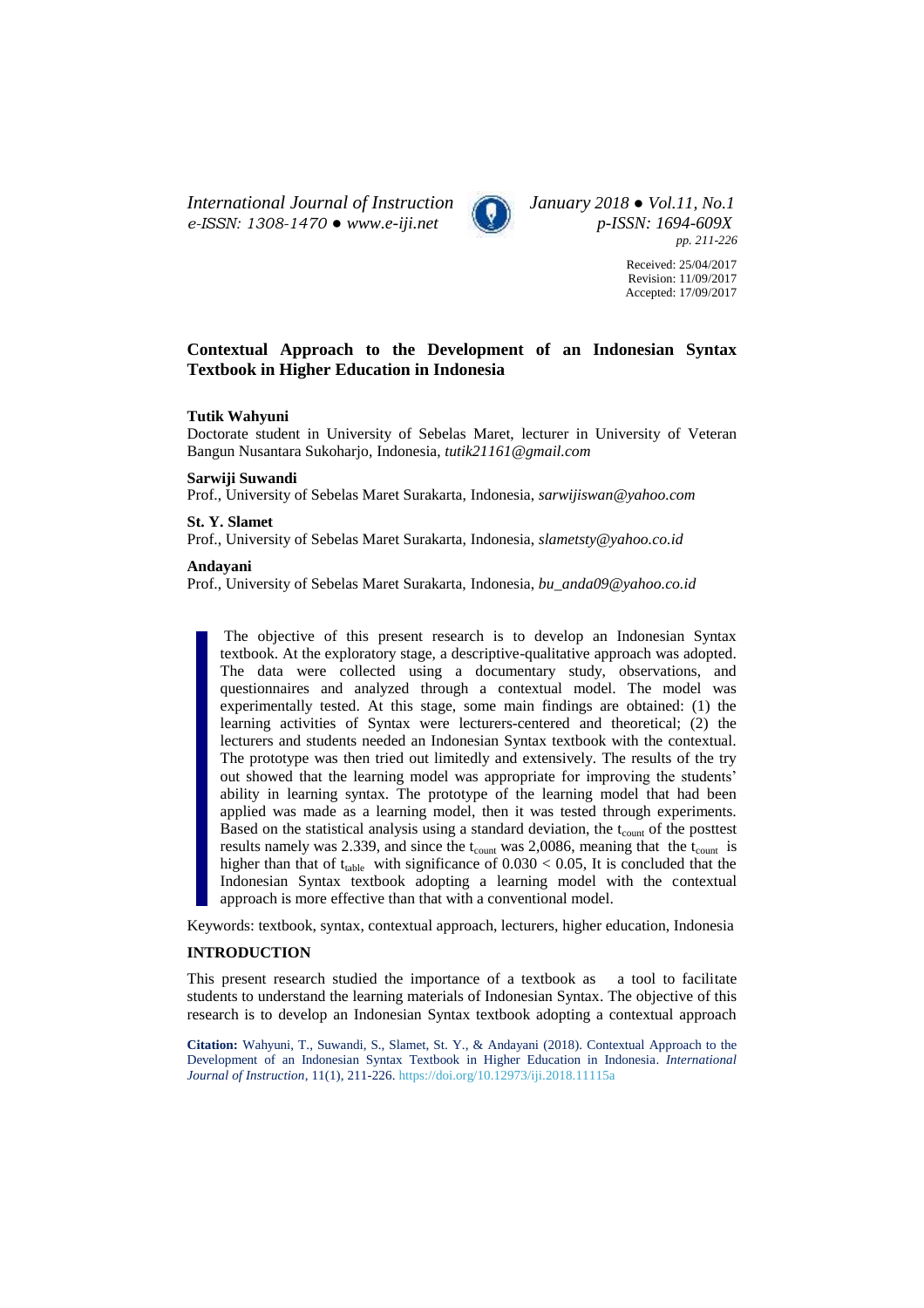for students of Indonesian Education and Literature in Higher Educations in Surakarta, Central Java, Indonesia. One of the factors that may determine the students' learning results is the learning itself (Lim & Morris, 2009), so that learning innovations should always be made (In'am, 2012).

There have been some studies on the development of Syntax learning instruments by Wahyuni (2015), (2017a) and (2017b). They focused on the contextual model used in Syntax teaching which come as an innovation. Meanwhile In'am (2017) states that any learning activities using a scientific approach namely observing, asking questions, reasoning, attempting, associating, and presenting may be well implemented. Viewed from the results of individual learning, different from scientific approach, a contextual approach in this present research is more complete, since it covers three learning domains: cognitive, psychomotor, and affective. Compared with the scientific approach, the application of this contextual approach is more complete since it covers three domains of language learning, including cognitive, affective and psychomotoric.

In Sato's research (2016) it is reported that teaching modern strategy games with a popular hobbyist approach was mixed with classical experiential learning elements (i.e demonstration, observation, reflection, discussion and repeated experiences).The model was experimented for Japanese high school and university students in the form of teaching them two modern board games. From the questionnaires, game play data, selfratings and discussions, it was shown that they had better understanding and enjoyment, more strategic play and more interest in modern board games over the course of the instructional sequence. The model's repetition (the participants played each game three times) was rated the most useful in terms of learning the games. Compared with Sato's research (2016), this present research dealing with the development of an Indonesian Syntax textbook adopting a contextual approach is more completely applied since it involves seven components existing in the constructivism namely students would construct their own findings/inquiry, and the students would make conclusions with the lecturers after reflecting their learning results.

A textbook, according to Tomlinson & Masuhara (2004), has two stages namely, the preparation stage consisting of collecting and choosing texts, and the development stages covering the activities of deepening of the materials, responding to students' preliminary ability, developing and responding to the inputs, including the interpretation of tasks and exercises. The nature of a textbook is the learning instrument which is the key component of a language program, where the materials are specially prepared for an institution or made by the lecturers (Richards, 2001; Cunningsworth ,1995 ).

However, there is a phenomenon that the students of Indonesian Education and Literature department were less successful in mastering Syntax because of limited reference in this field, Sudaryanto (2007: 111) explained in his pre-survey conducted before pre-test relating to Syntactic concepts, that students gained the average score equals to 16, 67 after doing 46 items by the scoring equals to 1 for each correct answer and 0 for each incorrect one. The average score gained by the students were 3, 62 at the transferred score by the interval of 0 up to 10 or it equals to 36, 20 by the transferred score at the interval of 0 up to 100. The result indicates that the students' mastery on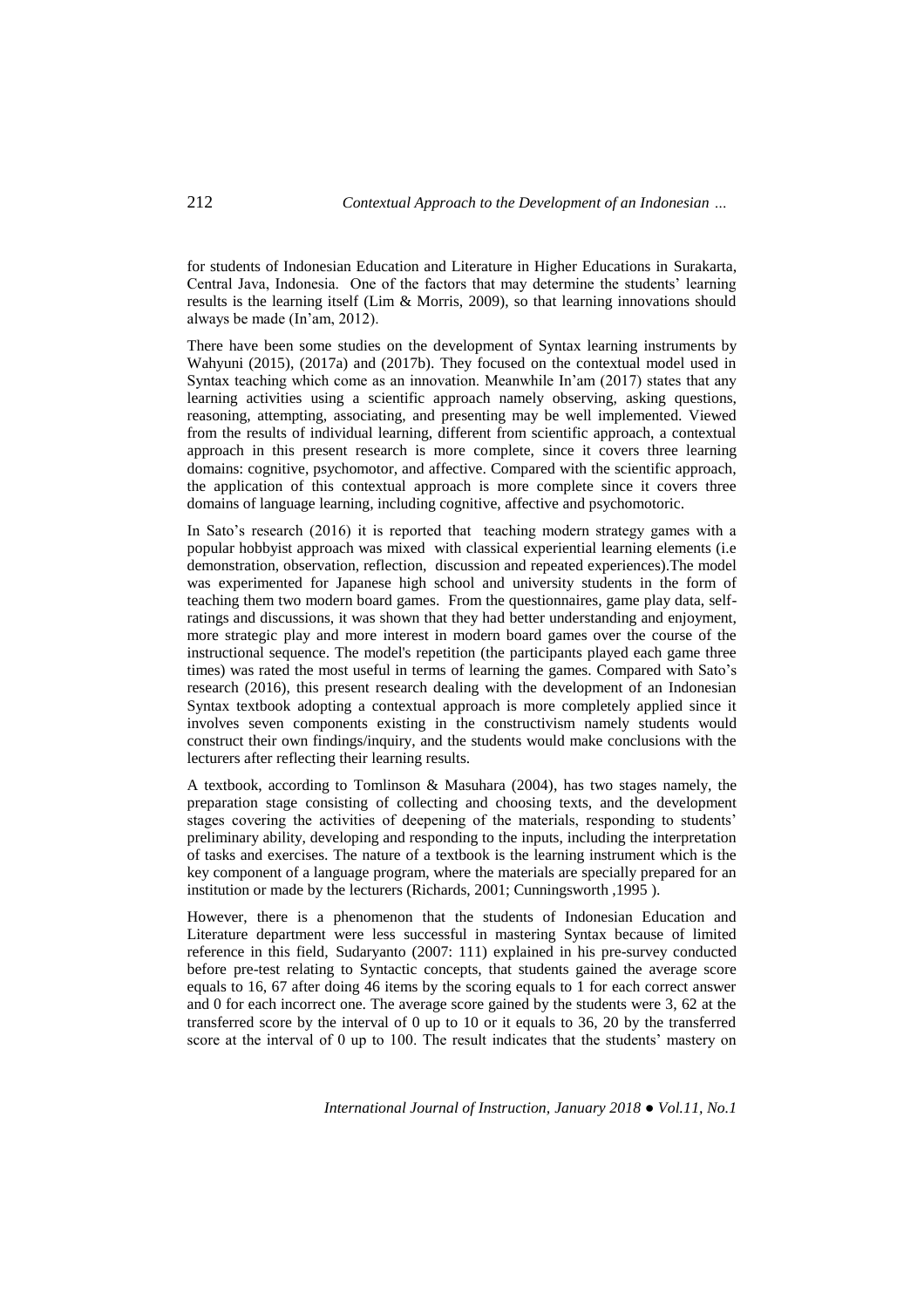Indonesian Syntax was 36, 20% before the conducting of the treatment. Simply, they still got low level of mastery which was under 60%.

This condition is worsened by the fact that the Syntax books in the market are difficult to understand and there are many aspects that are presented in an incomplete way (they are not exactly the same with the curricular goals of an educational program). Moreover, there are also other problems that the learning processes were still dominated by the lecturers, and the lecturers did not have adequate textbooks presented in line with the students' interest and condition. In other words, the textbooks are not written contextually. Dealing with the Syntax textbook, Sindu (2012) states that the Indonesian Syntax book is one of the complements of the existing teaching materials. Moreover, he also said that in the book, a detailed description and also the materials with exercises are presented. Each description is followed by concrete, actual and contextual examples. However, the contextual applications in the book have not used the seven components that should exist in a contextual approach, except modeling. The concrete, actual and contextual examples means that the examples are in line with the context of the sentences. Therefore it is not contextual approach developed in this present research.

#### **REVIEW OF LITERATURE**

The relevant findings relating to the problems mentioned above is in Sudaryanto (2007) research with the title of "Improving the Concepts of Indonesian Syntax through the Application of Mind Mapping in the Indonesian Education and Literature Department", it is stated that during the learning process of Indonesian Syntax, the result was still dissatisfactory. Most students were still difficult to understand the concepts of syntax. Sudaryanto stated that one of the alternative ways to solve the problems is to apply a learning medium of mind mapping for the students in Indonesian Education and Literatures in the State University Yogyakarta (2007). The difference between the Sudaryanto's research and this present research is that the former is focused on the learning of syntax mastery, while the latter is centred on the development of the Syntax textbook using contextual approach.

From some research results, it is found that contextual approach in the teaching-learning process may improve students' understanding of linguistic concepts. Contextual approach is not only used in linguistics, but also may developed in learning line with the above statement, Changjuan (2010) states that communicative competence is a linguistic interaction in the target language in the form of competence to function in a real communicative setting, namely in a spontaneous transaction involving more than one persons.

## **METHOD**

The objective of this research is to design a new product or procedure which is then systematically tested in the field, evaluated and then improved until it may fulfill the determined criteria (effectiveness, quality or certain standard). According to Sukmadinata (2012) in R & D, principally, there are three steps. First is a preliminary study to examine theories and to investigate products. Second is to develop a new product or program. Third is to test or validate the product. The activities of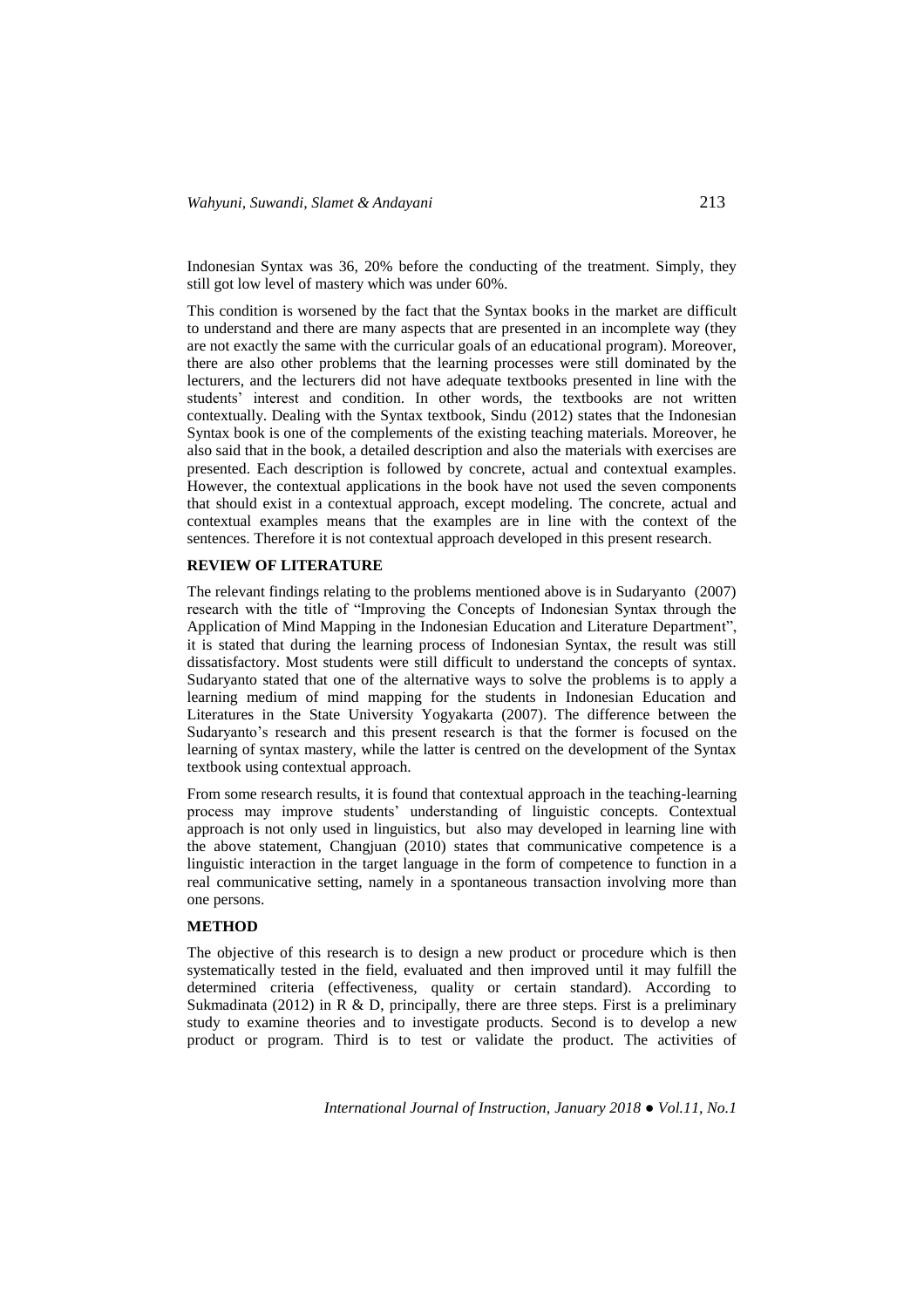development are made through some tryouts with limited wide samples. The product is tested by making experiments.

### **Preliminary Study**

The method employed in the preliminary study was a descriptive method. The objective of this research step is to collect any information on (1) the evaluation of the existing books as the comparison to the book on syntax that would be developed; (2) the responses from the lecturers and students to the textbook that had been used; (3) the need analysis on the proper Syntax textbook to be developed; and (4) the description of the findings of the need for the Syntax textbook.

### **The Technique of Data Collection**

The data collection refers to Sukmadinata (2012) covering the steps as follows, (1) structured interviews intended to obtain the data on the Syntax textbooks used in higher education from the respondents (lecturers and students), the researchers interviewed the lecturers of Indonesian Syntax group sample-1 (2) questionnaires intended to obtain any information on the Syntax textbooks used in higher education. The respondents are lecturers and students as the competent parties. The data revealed from this technique are on the existence and their expectations to the Indonesian Syntax course; (3) observations, intended to get descriptions of the lecturing process dealing with Indonesian Syntax course. Observations were made in a planned and controlled way. The researchers were making observations to the lecturing activities by bringing with them some prepared forms and checklists; (4) document analysis to get some descriptions on the lecturing process from the lecturers' and students' activities, materials and the sequences of the courses, and also anything dealing with the Indonesian Syntax course. In this research, the document analysis was made to understand the adequacy of the Indonesian Syntax textbooks used in higher education institutions in Surakarta, Central Java, Indonesia.

#### **Technique of Data Analysis**

In this present research, the data analysis technique employed is consisting of the following steps: (1) data analysis; (2) data revision consisting of the interrelationship among linguistic aspects, summaries or material conclusions, and the texts of the teaching materials; (3) data verification made using the peer-debriefing texts intended to obtain an accurate research where one of the techniques to test the credibility of the findings from the previous researchers is by asking questions thoroughly to the informants (Cohen, Manion, Morrison, 2007).

There was conducted an interview by involving the lecturers of Indonesian Syntax in some Higher Educations in Surakarta, which were named as group sample-1, group sample-2, group sample-3 dan group sample 4.

# **Place and Time**

The research site was in higher education institutions (universities) in Surakarta, Central Java, Indonesia. Universities chosen at the preliminary study were three private higher educations: group sample-1, group sample-2, group sample-3, and group sample-4.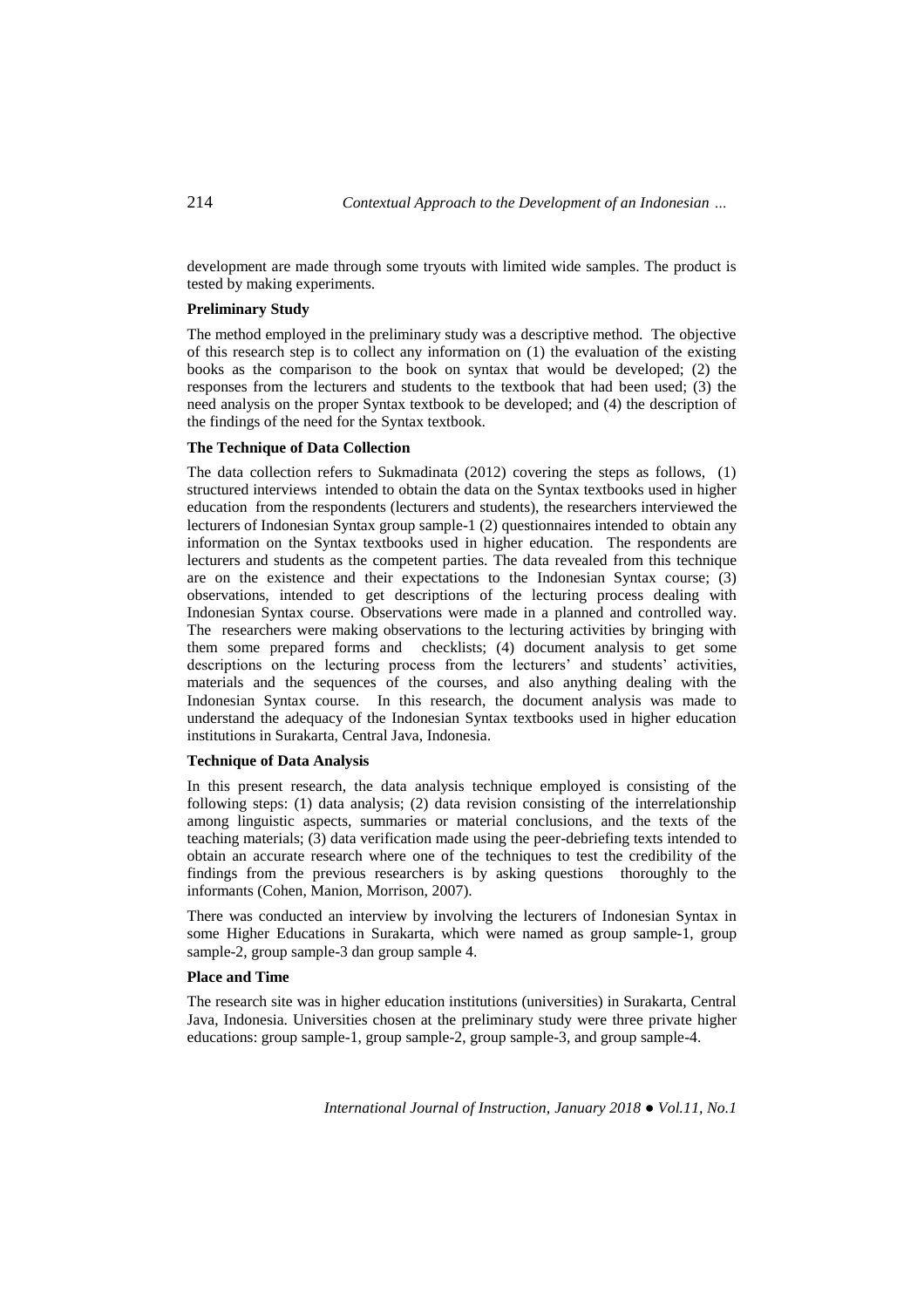# **Stage of Development**

The implementation of the alternative textbook development is in the form of a textbook prototype covering: preparation of the prototype, implementation, evaluation, implementation and continuous improvement. This stage of the model development was similar to the cyclic form and its implementation needed accurate observations. The cycle of the research at this stage is a combination between a research and practice (Gall et al., 2003). Therefore, the procedures in this research were based on the theoretical guide of Glanz's (Gall, et al., 2003) and Zuber and Skeritts'models (Cohen, et all, 2000).

The procedures of this research made use of Glanz' model (Gall, Gall & Borg, 2003). Glanz' cycle has six steps namely (1) focus choice; (2) data collection; (3) data analysis and interpretation; (4) action; (5) reflection, and (6) modification. The steps of the activities were as follows: (1) making the Indonesian Syntax textbook adopting a contextual approach for students of Indonesian language and literature (henceforth, PBSI); (2) trying out the prototype of the Indonesian Syntax textbook with contextual approach in higher education in Indonesia under the modified Glanz' and Zuber-Skerrits' guides consisting of the application of the prototype, evaluation, the application of the prototype of the revised textbook, evaluation, prototype improvement, and so on; (3) determining the model of the Indonesian Syntax book model with contextual approach. The determination of the textbook was made after the tryouts were complete. In this case, the experts in Indonesian Syntax teaching and in the textbook were involved as the evaluators of the appropriateness of the textbook model.

#### **Procedures in Determining the Textbook Model**

Saddhono (2009) explained the composing of learning instruments for Higher Education students. The concrete steps at this stage were as follows: (1) trying out the prototype of the Indonesian Syntax developed on the basis of the contextual approach; (2) studying the appropriateness of the prototype of the Indonesian Syntax adopting the contextual approach developed in terms of the materials, presentation of the teaching materials, and acceptability of the lecturers and the students as the textbook users; (3) identifying the weaknesses in the practices of the application of the prototype of the Indonesian Syntax textbook adopting the contextual approach viewed from the effectiveness of contents, presentation and acceptability from the students; (4) revising the weakness of the textbook in line with the need; (5) studying the appropriateness of the final prototype of the Indonesian Syntax textbook. The appropriateness of the textbook is based on the credible theories and the possibilities of the implementation in the field; (6) implementing the steps above was made with the technique of *Focus Group Discussion (FGD)* involving some parties, such as experts in the learning of Indonesian Syntax, experts in the textbook evaluation, and the lecturers teaching the Indonesian Syntax. The mechanism of the research at the stage of the model development was made repeatedly so that the stakeholders were satisfied with the Indonesian Syntax textbook with the contextual approach special for students of Indonesian Education and Literatures in higher education throughout Surakarta, Central Java, Indonesia.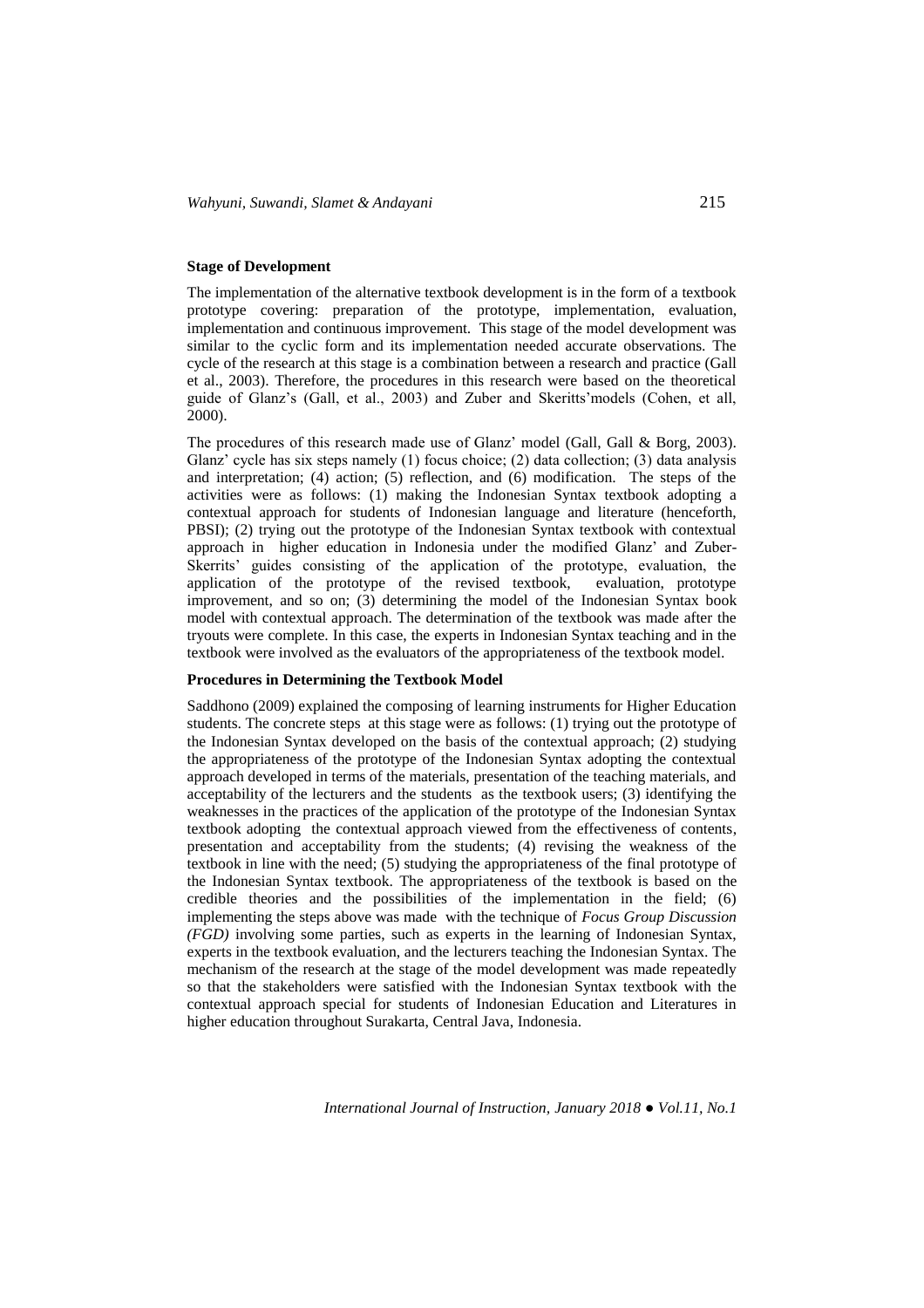## **Expert Judgment**

Expert Judgment is made by experts in the Indonesian Syntax textbook and Teaching and Contextual Education. At the stage of the model development, at the stage of the model development, two experts namely, Prof. Dr. Sumarlam, M.S. as the expert of Indonesian Syntax and Prof. Dr. Markhamah, M. Hum. as the lecturer and expert of Indonesian Syntax textbooks were involved as assessors of the quality of the prototype of the textbook on the basis of the theoretical criteria that had been determined from the beginning of the development of the textbook model to the judgment of its appropriateness through a written scenario. For efficiency, the experts were not involved in the observations in the whole process, but in the last research cycles. At the stage of the model development of the prototype of the Indonesian Syntax textbook for higher education, two experts Prof. Dr. Sumarlam, M. Si. Dan Prof. Dr. Markhamah, M. Hum. assessed its appropriateness. They are experts in Linguistics especially in Indonesian Syntax learning and in textbook evaluation and also the lecturer of Indonesian Syntax of the Indonesian's Language and Literature Department. Collaborators were also invited as the users of the textbook. The appropriateness of the prototype of the textbook is based on the criteria and the suitability to the contextual approach, especially in its ease of understanding.

### **Place and Time of the Research**

Tryout was made in group sample-1, while the extended tryouts, in group sample-2. The choice of the places was based on the suitability of the time where the Indonesian Syntax was offered in the two private universities and the implementation of this research. The stage of this model development lasted for 5 months from May 2016 to September 2016.

### **Research Subject and Roles of the Researchers**

The research subjects at this model development is the users of the prototype, including lecturers and students of the Indonesian Syntax in higher education throughout Surakarta, Central Java, Indonesia that have been determined before. In the limited tryout in group sample-1 the participants were 38 students and one lecturer. The students were at the interval of age between 22 up to 23 years old and 80% were females. However, in the extended tryout held in University of group sample-2, it was followed by 17 students and one lecturer. At this stage, the researchers played roles as observers serving to watch the course of the lecturing activities and at the same time also to make a survey and to take some actions.

### **Research Output**

The output at the stage of this model development is the determination that the model prototype of the Indonesian Syntax textbook adopting the contextual approach is appropriate and may be accepted. The appropriateness is viewed from various considerations according to the stakeholders, experts and also to the lecturers of Indonesian Syntax courses in higher education throughout Surakarta, Central Java, Indonesia.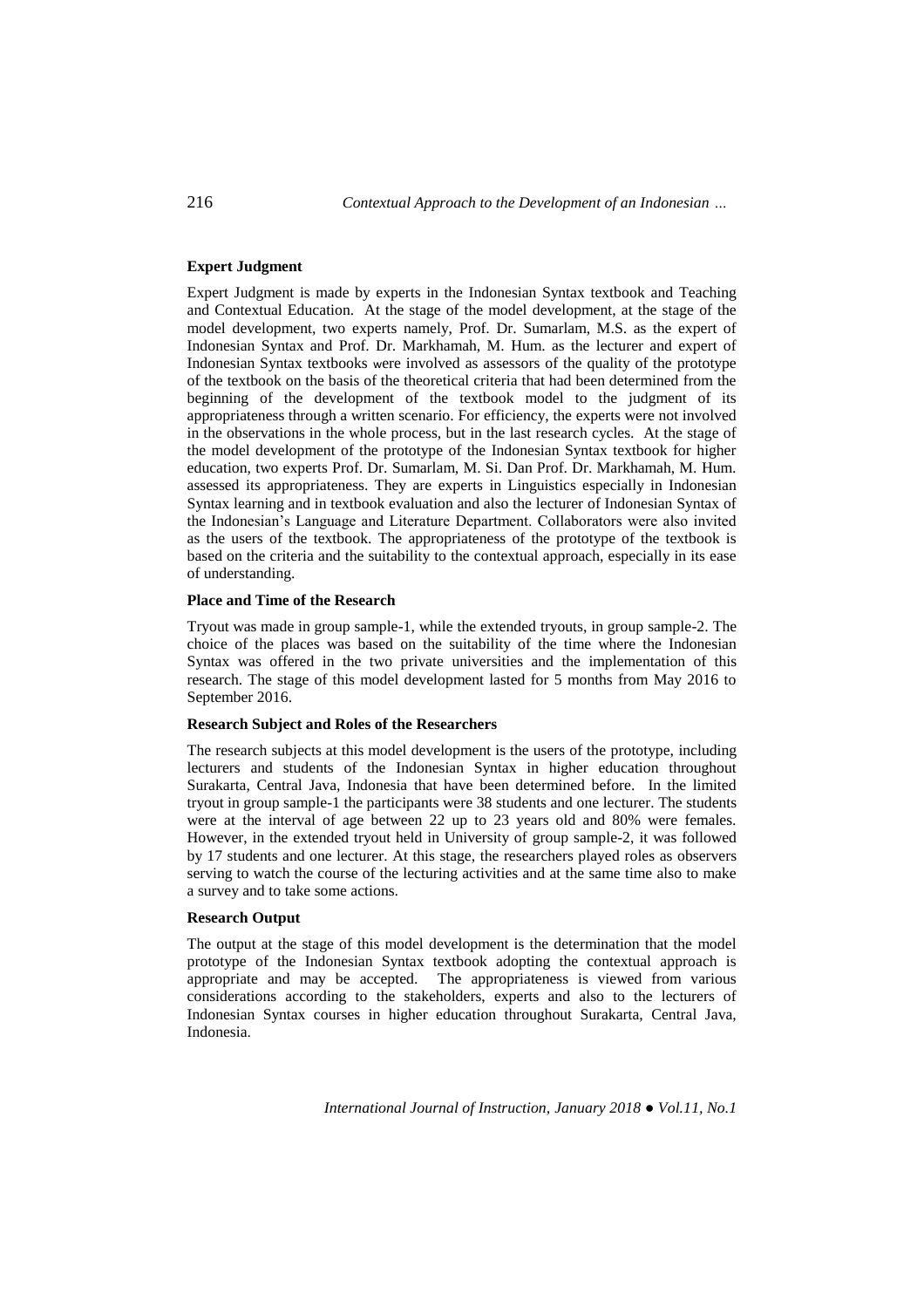# **Testing Stage of the Model**

### **Data Analysis Techniques**

The data were qualitatively and quantitatively analyzed. The data analysis is as follows: 1. Qualitative Data Analysis: The data analysis employed in this research is the technique of the interactive-qualitative analysis model consisting of three components: (1) data reduction, (2) data display, and (3) conclusion drawing or verification (Miles and Huberman, 1992); 2. Quantitative Data Analysis, using an independent-t test to compare the old and new (contextual) textbooks.

## **Research Method**

At this third stage, an experimental method was employed, namely the research design was intended to test the efficacy of the resulted product (Sukmadinata, 2009). The experimental procedure adopted was the concept proposed by Gall, Gall & Borg (in Cohen et all, 2000) as follows: (1) measuring the dependent variable, namely measuring the instrument validity dealing with students' understanding of Indonesian Syntax materials, consisting of 5 components: the nature of Syntax, of phrases, of clauses and the nature of sentences;(2) determining the pairs of participants on the basis of the scores and the results of measurement from the first stage; (3) assigning two research classes into two half-groups, namely the control and experimental groups; (4) designing and treating the subjects, namely the control group were taught using the conventional textbook, the experimental group, Indonesian Syntax textbook with contextual approach (enclosed); and (5) measuring the independent variable for each half-group, then compared the results.

The experiment was made to test the model of the Indonesian Syntax textbook resulted from the second stage. At the tryout stage, the emphasis was given on the process of making the textbook, whereas at the testing stage, students' learning results after being present Indonesian Syntax with the contextual approach were emphasized. It is expected that the adoption of the contextual approach model may improve the students' understanding of the Indonesian Syntax textbook in the Indonesian Education and Literatures in universities through Surakarta, Central Java, Indonesia.

The method employed in this testing was the *Before-After Research Design* (Christensen, 1978). In this design, two groups, experimental and control groups, were compared. The two groups before the treatment were given pretests. Then, the experimental group were treated in the form of Indonesian Syntax materials using the Indonesian Syntax textbook adopting the contextual approach, while the control group were taught using the ordinary textbook (Conventional Indonesian Syntax textbook).

At the end of the treatment, either the experimental group or the control group was given posttests. The results of the posttests may depict the differences of the pretests and the posttests scores of the two groups (Christensen, 1978).

#### **FINDINGS**

On the basis of the findings at the preliminary study dealing with the analysis of the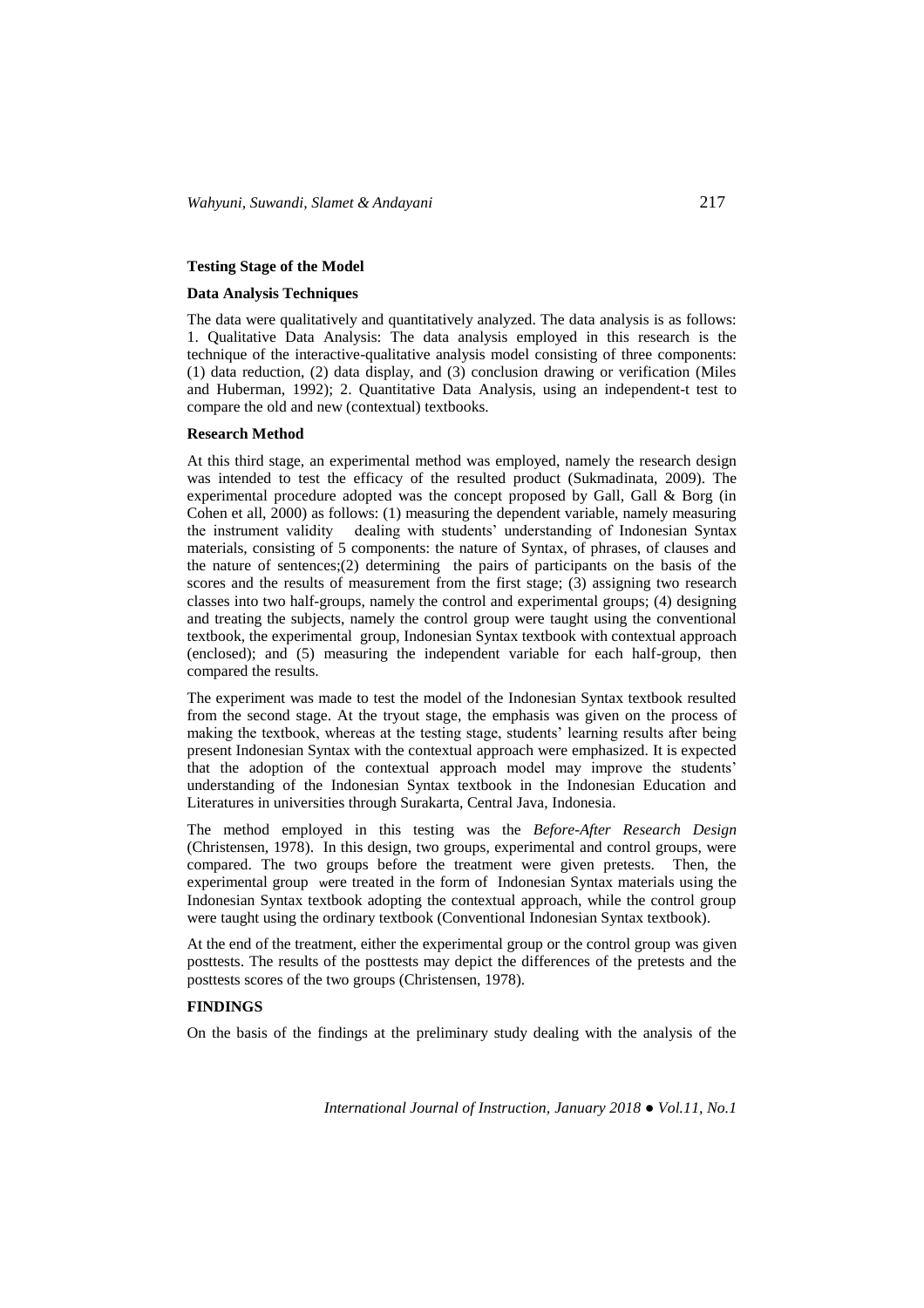condition of the existing Indonesian Syntax textbooks used in higher education throughout Surakarta, Central Java, Indonesia. Those textbooks averagely have not mentioned the essence of language function for the sake of communication. Therefore, they are needed to be revised using contextual approach.

Based on the analysis of the lecturers' and students' need, the following results were obtained: (1) the Indonesian Syntax course is important to be an obligatory course in higher education; (b) the Indonesian Syntax textbooks have contributed to students' scientific writing skills and to the uses of sentences to communicate; (c) the Indonesian Syntax textbooks should be written by the lecturers themselves in line with the development in the science; (d) the procedures of innovative learning (contextual approach) are necessary to be applied as the solution to the students' surfeit to the lecturing materials and activities of Indonesian Syntax which is monotonous and which do not vary, and also to train students to work together in solving any problems in the lecturing materials. The creation of the Indonesian Syntax textbook with the contextual approach in higher education in Indonesia starts from the making of the model prototype. In the instrument testing, validity and reliability tests were made. The validity test is rationally made in terms of the content validity. Test as a measuring tool may be said to have a validity of the comparison if the test at the same time period may exactly measure the existence of the relation at the same direction between the first test and the next. Then a reliability test is made. The tool or the way to measure or to observe equally plays an important role at the same time (Nursalam, 2002).

### **Characteristics of the Sample**

All students in this research were at sixth semester. Their average ability in understanding Indonesian Syntax was low, especially in making effective sentences. It is known from the results of the preliminary interviews and from their preliminary test of Indonesian Syntax (pre-test) showing the level of homogeneity among students. Their homogenous ability in Indonesian Syntax was known from their scores in prêt test using a "Scoring Rubric" technique where their average score was at scale 1 (the optimal score is 5).

### **Sampling Technique**

A purposive sampling technique was adopted. The sampling technique was used because it was adjusted to the homogenous characteristics of the samples and the objective of the research Cohen et. al., (2000); Gall et. al. (2003); and Sukmadinata (2009) in order to test the efficacy or the level of the model of Indonesian Syntax textbook where the appropriateness had been determined and tested.

Purposive technique is a sampling technique made on purpose, meaning that it is the researcher who determines the sample taken due to certain considerations. So, the sample is not taken randomly, but it is determined by the researcher. Using the purposive techniques, it is expected that the criteria of samples obtained will be really in line with the research.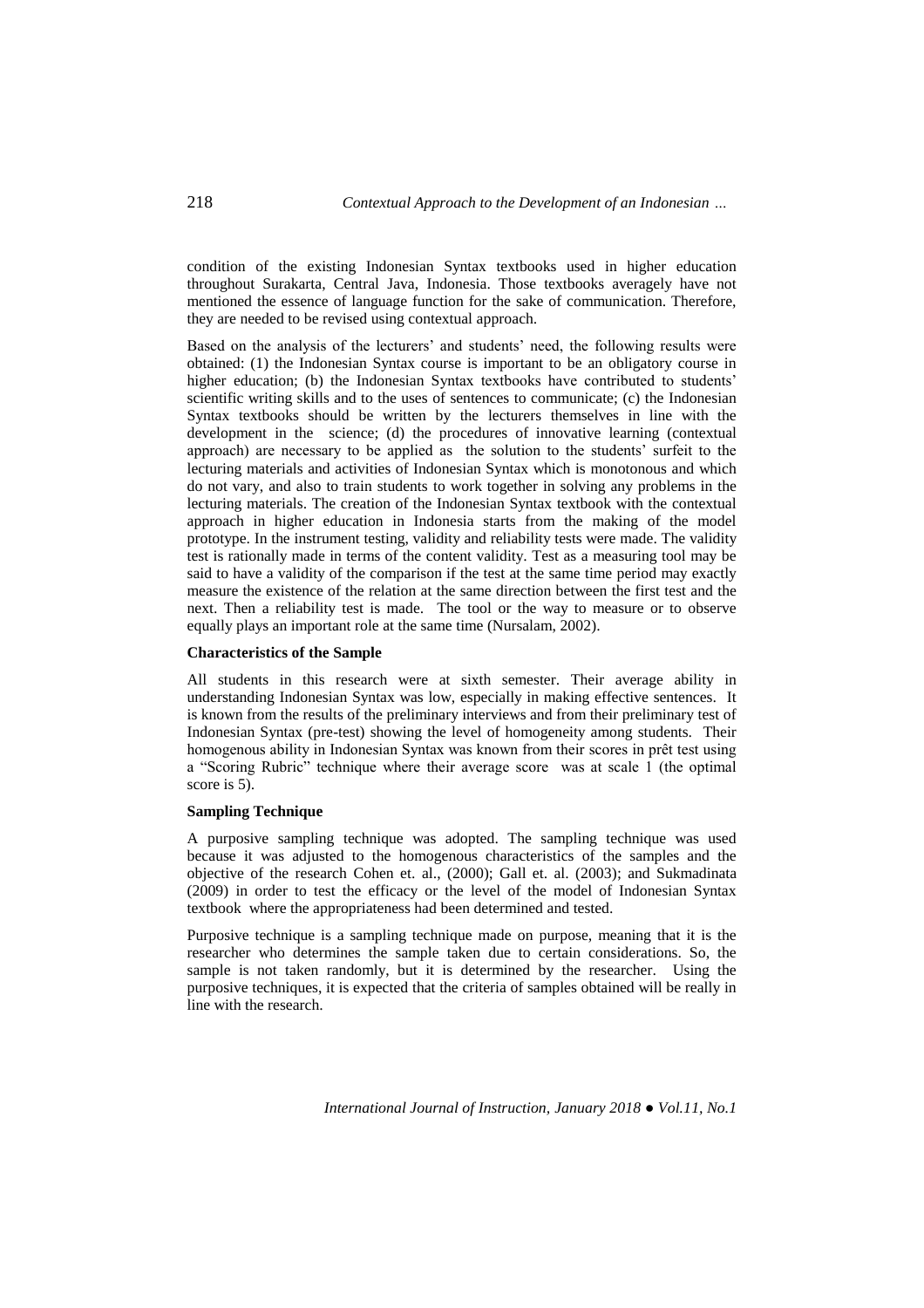#### **Techniques of Data Analysis**

At the stage of the model testing, the technique of data analysis adopted was tindependent test. It is a method used to test two variables of which both were taught using different methods. The first variable employed the conventional method (the control class) and the second, the contextual approach (experimental class).The results may be interpreted to be valid if it has fulfilled four assumptions or prerequisites in the tryout design; (1) the data are normally distributed since it may be understood that the pvalue for each category a is 0.05. It shows that the pre- and post- tests are from the normally-distributed population; (2) the variance is homogenous, known as homogeneity data. The deviation of pre-test and post-test score between experimental and control group has the Levene value equals to  $3,242$  with the significance equals to  $0,078 > 0,05$ . Therefore,  $H_0$  is accepted and the data have equal variances. (3) interdependent examples should be designed with proper tryouts; and (4) components in the models should be additive in nature.

#### **Time and Place of the Research**

The time needed for the research at the third stage was three months (half semester) from October to December 2016 since it is an effective time for learning at the mid of the semester. Next, the place of the research at the stage of the model testing was determined in group sample-1, as the experimental group and in group sample-3 as the control group.

### *Output*

The output of this research is that the effectiveness of the Indonesian Syntax textbook with the contextual approach for students of Indonesian Education and Literature in higher education throughout Surakarta, Central Java, Indonesia. The effectiveness is marked by a significant difference showing that the average results of the students' posttest in the experimental group (group sample-1 is better than the average post-test results of the students from the control group (group sample-3).

The question to answer is as follows: How effective is the Indonesian Syntax textbook with the contextual approach in higher education in Indonesia? To answer the hypothesis, the researchers made experiments based on the results of testing to analyze the difference between the existing teaching materials and the newly-developed teaching materials. The stage was made to test the effectiveness and the appropriateness of the teaching materials, so that the materials would be significant for Indonesian Syntax course in higher education.

## **Stage of the Model Testing**

#### **Instrument Test**

The data used to test the instrument is the grades of the test of the Indonesian Syntax, where the testing instrument should be tried out first. This test was administrated to the class that was not used for either the experimental class or the control class. The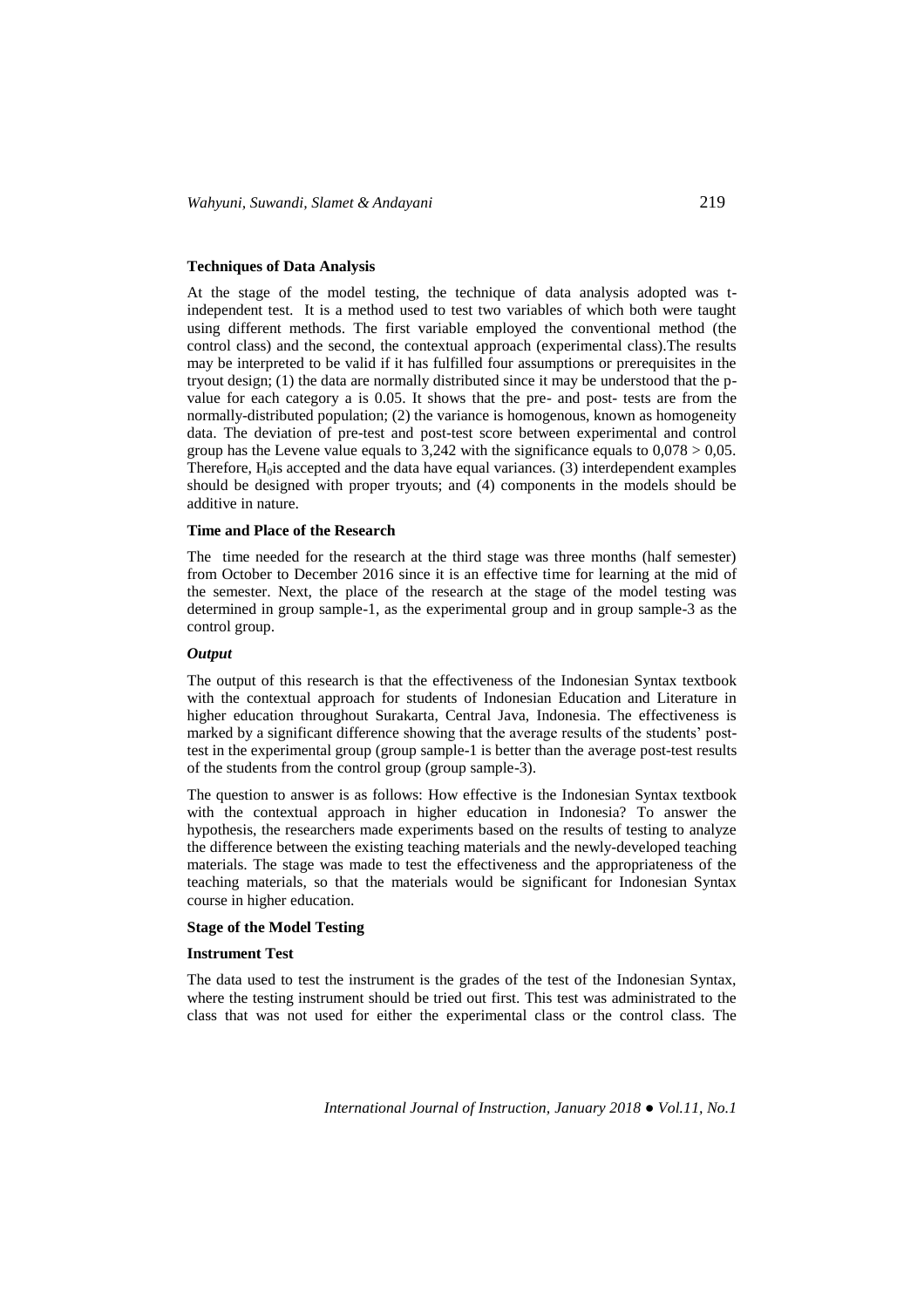research method made use of 30 multiple test items. From the tryout of the instrument, the followings were obtained.

### **Validity Test**

The number of test items of the Indonesian Syntax tryout is 30. According to Scarve B. Anderson (in Arikunto, 2009), after the consistence test of the internal test items with the product moment correlation formula at the significance level of 5%, 36 test items fulfill the formula namely  $r_{xy} > 0.497$  ( $r_{0.05;18}$ ). While 4 test items namely the item tests no. 22, 24, 26, and 30 were eliminated from since  $r_{xy}$  0,497. The elimination of the four test items would not influence the indicators used in the research. From the results of the reliability test with the Cronbach Aplha formula, the result of the calculation is that  $r_{11}$  = 0,958. Since  $r_{11}$  > 0,497 ( $r_{0.05:18}$ ), the test instrument of the Indonesian Syntax was said to be reliable and may be used as the research instrument.

#### **Test of Difficulty Level**

A good test item is the one which is not too easy or too difficult. A too easy test item will not encourage students to improve any effort to solve it. Whereas a too difficult test item will result in students to give up and will discourage them to try the test out of their reach. From the calculation, it may be concluded that the 30 test items tried out, their level of difficulty is at the mid category.

#### **Discriminating Power**

Discriminating power is an ability of a test item to differentiate students with low and high capability on the basis of certain criteria. The formula used to calculate the discriminating power the i-th test is by dividing the high group and the low one. A test item is said to be good if it has a discriminating power index of more than 0.4. If the index is less than 0.4, the test item is eliminated. From the result of the calculation, there were 4 test items with the discriminating power index of less than 0.4 namely the item tests numbers 22, 24, 26 and 30. Therefore, the four test items were eliminated.

From the validity, reliability, level of difficulty and the discriminating power tests of 30 test items tried out, 4 test items discarded were numbers 22, 24, 26 and 30. But, in this present research, to obtain a more valid instrument, one more test item was discarded namely the test item number …..

### **Testing of the Analysis of Prerequisite**

### **Data Normality Test**

Normality test may be done through two approaches, namely graphic approach (histogram and P-P Plot) or Kolmogorov-SMirnov, Chi Square, Liliefors or Shapiro-Wilk test. In this present research the Kolmogorov-Smirnov test was employed since this test is a statistical analysis technique used to understand whether the data are normally distributed or are not analytically distributed. In the Kolmogorov-Smirnov test, great samples are needed. While the Shapiro-Will, small samples. The following is presented the data of the results of the normality tests of the Indonesian Syntax.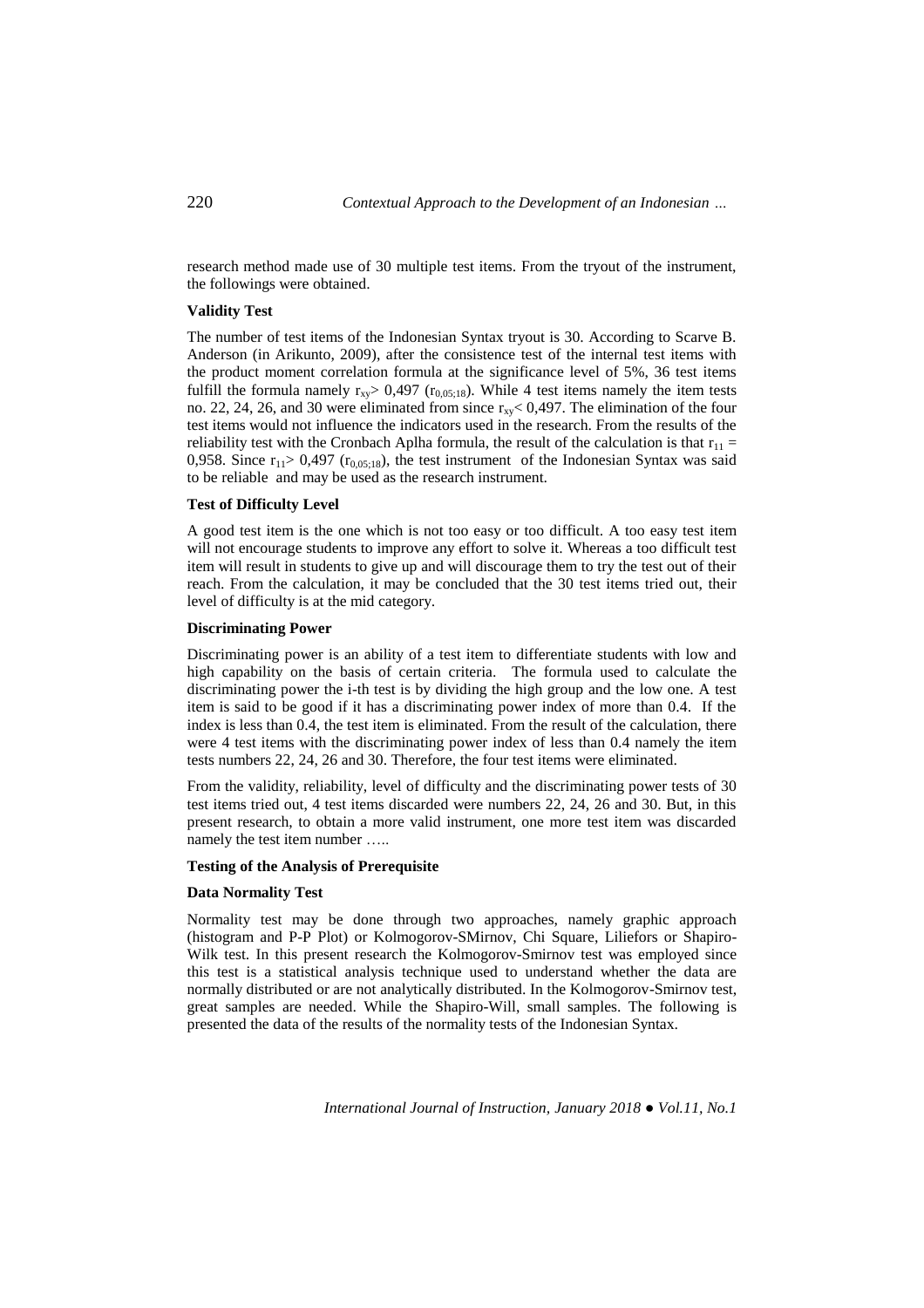| Table 1 |                                         |
|---------|-----------------------------------------|
|         | Normality test using Kolmogorov Smirnov |

| Data                                           | Class        | Kolmogorov-<br>Smirnov statistic | Db | Sig.     | Conclusion |
|------------------------------------------------|--------------|----------------------------------|----|----------|------------|
| Data of balance test                           | Experimental | 0.159                            | 19 | $0.200*$ | normal     |
| (pre-test)                                     | control      | 0.138                            | 33 | $0.200*$ | normal     |
| Test data experiment                           | experiment   | 0.171                            | 19 | 0.148    | normal     |
| (difference between)<br>post-test and pre-test | control      | 0.122                            | 33 | $0.200*$ | normal     |

Based on the table above, it can be concluded that the data on the difference of the scores between the pre- and post-test of the experimental group (group sample-1) shows the Kolmogorov-Smirnov test of 0.171 with the significance level of  $0,148 > 0,05$ . Therefore, the  $H_0$  is accepted and it may be stated that the data are normally distributed. The data on the difference between the scores of the pre- and post- tests of the control group (group sample-3) shows the Kolmogorov-Smirnov test of 0.122 with the significance level of  $0,200 > 0,05$ . Therefore, the H0 is accepted and it can be stated that the data are normally distributed.

#### **Test of Homogeneity of Variance**

The samples of this research are from two universities with different educational backgrounds, cultures and characteristics. Heterogeneity is expected to be tolerated so that it may be seen as the unity of the population and also as the prerequisites of using an independent t-test.

The test of homogeneity serves to understand the data variance with homogenous or heterogeneous characteristics based on certain factors. Like in the normality, it is assumed that homogeneity is also needed with some parametric statistical analyses. In the homogeneity test in present research, Levene test was used.

#### Table2

| Test of homogeneity with Levene |  |
|---------------------------------|--|
|---------------------------------|--|

| Data                           | Levene statistic $df 1 df 2 Sig.$ |  | Conclusion           |
|--------------------------------|-----------------------------------|--|----------------------|
| Data on the balance test 0.001 |                                   |  | 51 0.980 Homogeneous |
| (pre-test)                     |                                   |  |                      |
| Data on the experimental 3.242 |                                   |  | 51 0.078 Homogeneous |
| test (difference between       |                                   |  |                      |
| post-test and pre-test         |                                   |  |                      |

Based on the table above, it can be stated that the data on the difference of the scores of the pre- and post- tests between the experimental and the control groups show the Levene statistical calculation of 3.242 with the significance level of  $0,078 > 0,05$ . Therefore, H0 is accepted and it can be stated that the data between the groups have a balance variance.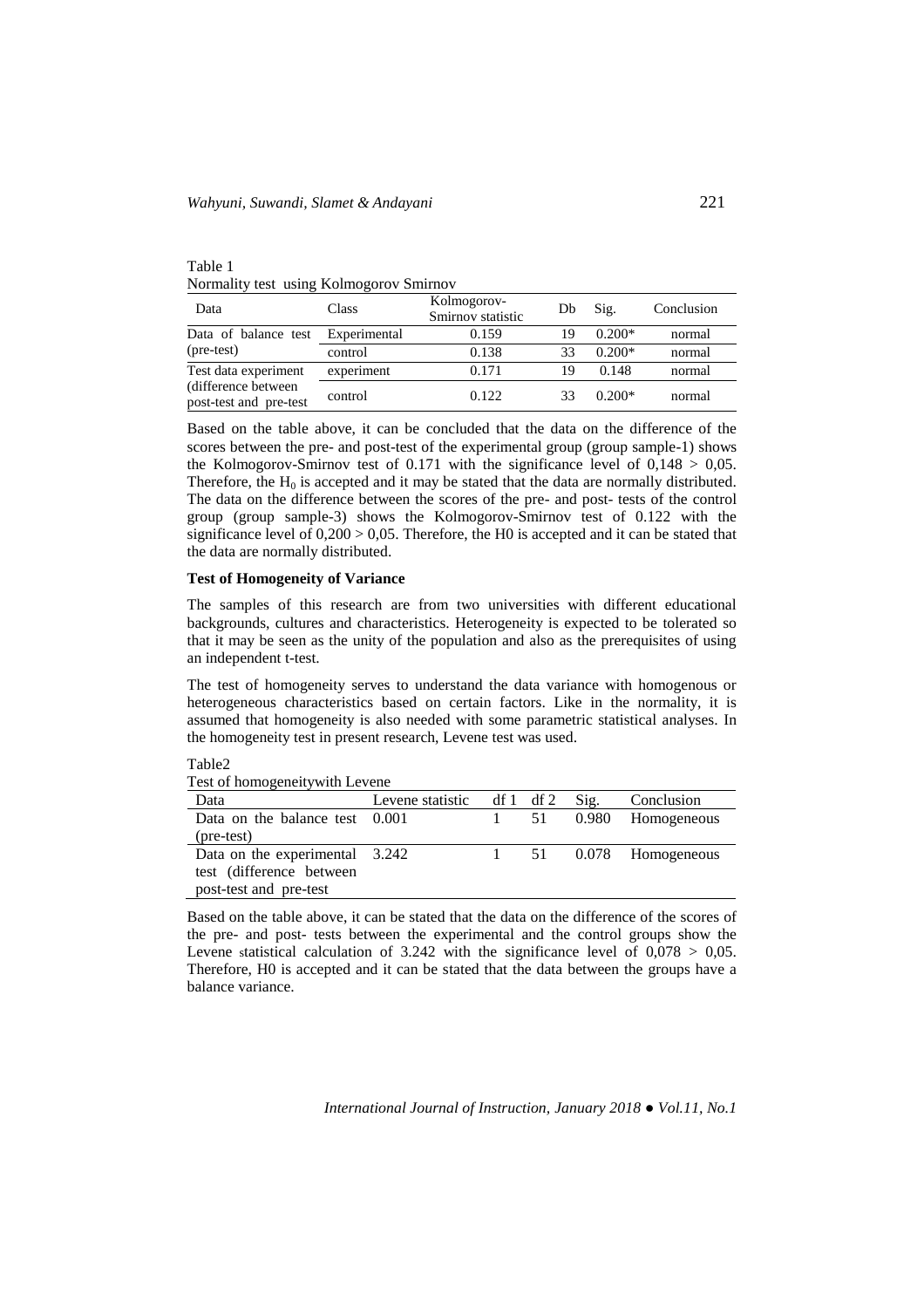## **Testing the Model of the Indonesian Syntax Textbook with the Contextual Approach in Higher Education Indonesia**

The Test of the Comparison in the Ability in Understanding Indonesian Syntax based on the Scores of the Pre-Test of the Control Group and the Experimental Group

To understand whether the experimental group (group sample 1) and the control group (group sample 3) have a balance initial ability, a test of comparison of the ability in understanding Indonesian Syntax based on the pre-test scores was made. The data were analyzed using an independent t-test with the following procedures:

1) H<sub>0</sub>: There is no difference in the scores of the Pre-test between the control and the experimental groups  $H<sub>1</sub>$ : There is a difference in the scores of the pre-test between the control and

the experimental groups

- 2)  $\alpha = 5\%$
- 3)  $t_{\text{count}} = -0.546$  with the significance level of 0,588<br>4) Critical area : Hois not accepted if  $t_{\text{count}} < -t_{0.0255}$
- Critical area : H<sub>0</sub>is not accepted if  $t_{\text{count}}$  - $t_{0,025;50}$  = -2,0086 or  $t_{\text{count}}$   $t_{0,025;50}$  = 2,0086 or sig. is less than 0,05
- 5) Decision :since  $-2.0086 < t_{\text{count}} = -0.546 < 2.0086$  and sig. = 0.588 > 0.05 the H<sub>o</sub>is accepted
- 6) Conclusion : there is not difference in the scores of the pre-test between the control and the experimental groups

Based on the data analysis using the independent t-test, it can be concluded that the control and the experimental groups have the same initial ability before being given actions

The test of the comparison between the ability in understanding the Indonesian Syntax based on the difference between the scores of the post-test between the control and the experimental groups

To compare the abilities between the students of the control and the experimental groups in understanding the Indonesian Syntax, a data analysis using the independent t-test based on the scores of the post-test was made:

1) H<sub>0</sub>: There is no difference in the scores of the post-test between the control and the experimental groups

 $H_1$ : There is difference of the scores of the post-test between the control and the experimental groups

- 2)  $\alpha = 5\%$
- 3)  $T_{\text{count}} = 2,462$  with the level of significance of 0,017<br>4) Critical field : Hois not accepted if  $t_{\text{count}} < -t_{0.02550} =$
- Critical field : H<sub>0</sub>is not accepted if  $t_{\text{count}} < -t_{0.025;50} = -2,0086$  or  $t_{\text{count}} > t_{0.025;50} =$ 2,0086 or sig. is less than 0,05
- 5) Decision : since  $t_{\text{count}} = 2,462 > 2,0086$  and sig. = 0,017 < 0,05, then  $H_0$  is not accepted
- 6) Conclusion: there is difference in the scores of the post-test between the control and the experimental groups.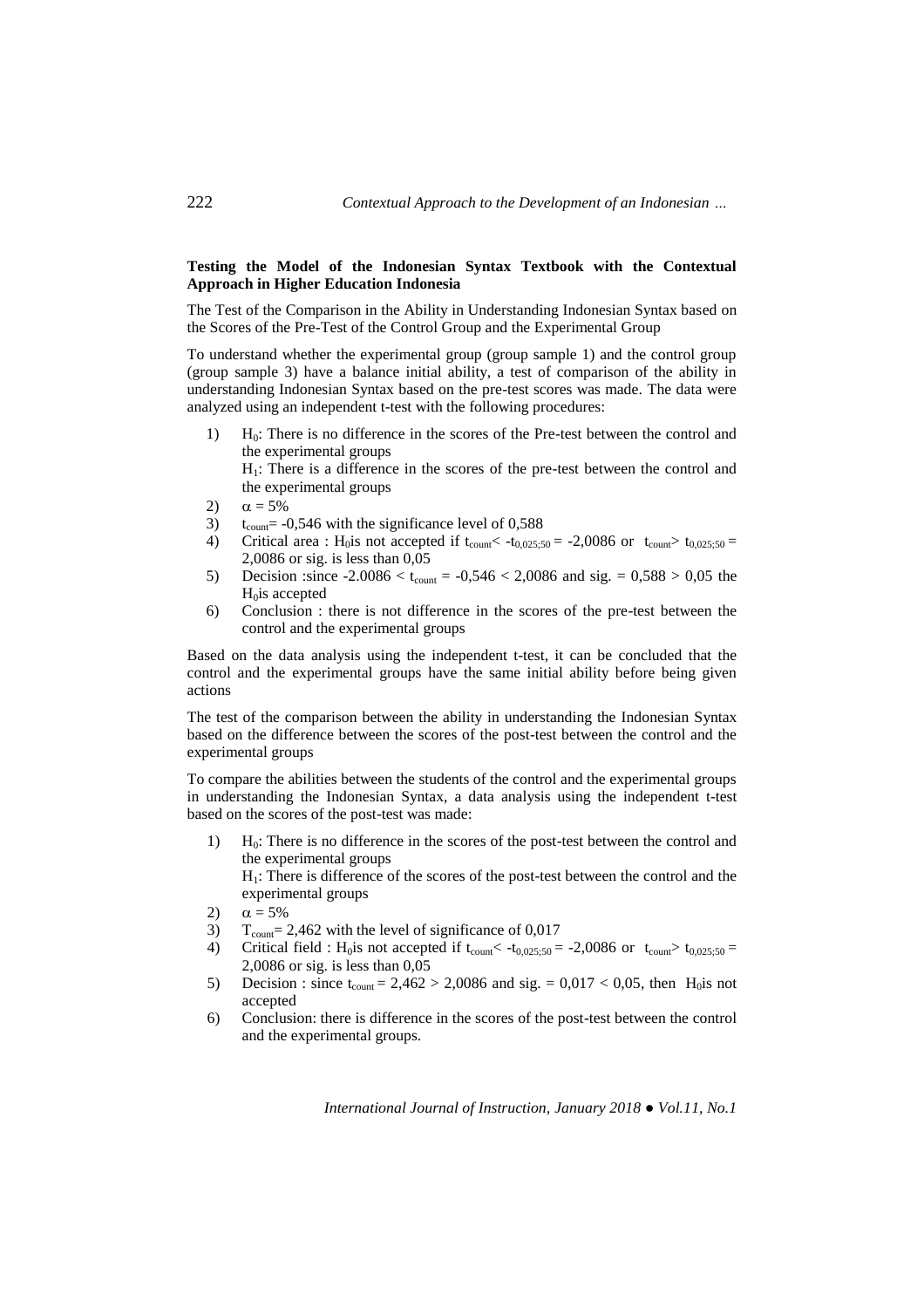The Test of the comparison between the ability in understanding the Indonesian Syntax based on the difference between the Scores of the post-test between the control and the experimental groups.

1) H0: There is no difference in the scores of the pretest-posttest of the control and experimental groups.

H1: There is difference in the scores of the pretest-posttest of the control and experimental groups.

- 2)  $\alpha = 5\%$
- 3)  $T_{\text{count}} = 2,239$  with the level of significance of 0,030<br>4) Critical field: H0 is not accepted if  $t_{\text{count}} < -t_{0.025 \cdot 50}$
- Critical field: H0 is not accepted if  $t_{\text{count}}$  - $t_{0.025:50}$  = -2,0086 or  $t_{\text{count}}$  +  $t_{0.025:50}$  = 2,0086 orthe level of sig. is less than 0,05.
- 5) Decision: since  $t_{\text{count}} = 2,239 > 2,0086$  and the level of significance of. = 0,030  $< 0.05$ , the H<sub>0</sub>is not accepted.
- 6) Conclusion: there is difference in the scores of the pre-test and post-test between the controland the experimental groups.

Table 3 The result of the independent t-test

| Data                                   |          | $\mathrm{Si}\mathrm{g}$ | Conclusion              |
|----------------------------------------|----------|-------------------------|-------------------------|
| Data on the Balance Test               | $-0.546$ | 0.588                   | There is no significant |
| (Pre-test)                             |          |                         | difference              |
| Data on the Experimental test          | 2.239    | 0.030                   | There is some           |
| (difference in Pre-test and Post-test) |          |                         | significant difference  |

The data of the balance test shows  $p = 0.588$  which is more than 0,05. Therefore, H0 is accepted (there is no difference). Meanwhile, the data of the experiment test shows  $p =$ 0.030 which is less than 0.05. Therefore H0 is rejected (there is a difference).

Based on the data analysis with an independent t-test, it can be concluded that there is difference in the scores of the post-test between the control and the experimental groups. From the results of the calculation, it is obtained that the mean scores for the post-test of the control class is 75.64 and the experimental class, 81.05. It means that the mean score of the post-test of the experimental class is higher than that of the conventional class (Observe that chart of the comparison between the scores of the pre- and post-tests between group sample-1 and group sample-3).

#### **DISCUSSION**

Based on the research results above, it can be stated that the contextual approach is more effective than the conventional approach. This approach proves to improve students' learning activities and independence in interacting with other students and they are not fully dependent upon the lecturers.

As the comparison to reinforce the direction of this research, a relevant research which is in line with the results of this research is Chaer's (2009) and Sidu's (2012) research results that the process approach may be used as an effort to improve the students' independence and ability in understanding the Indonesian Syntax materials. However, in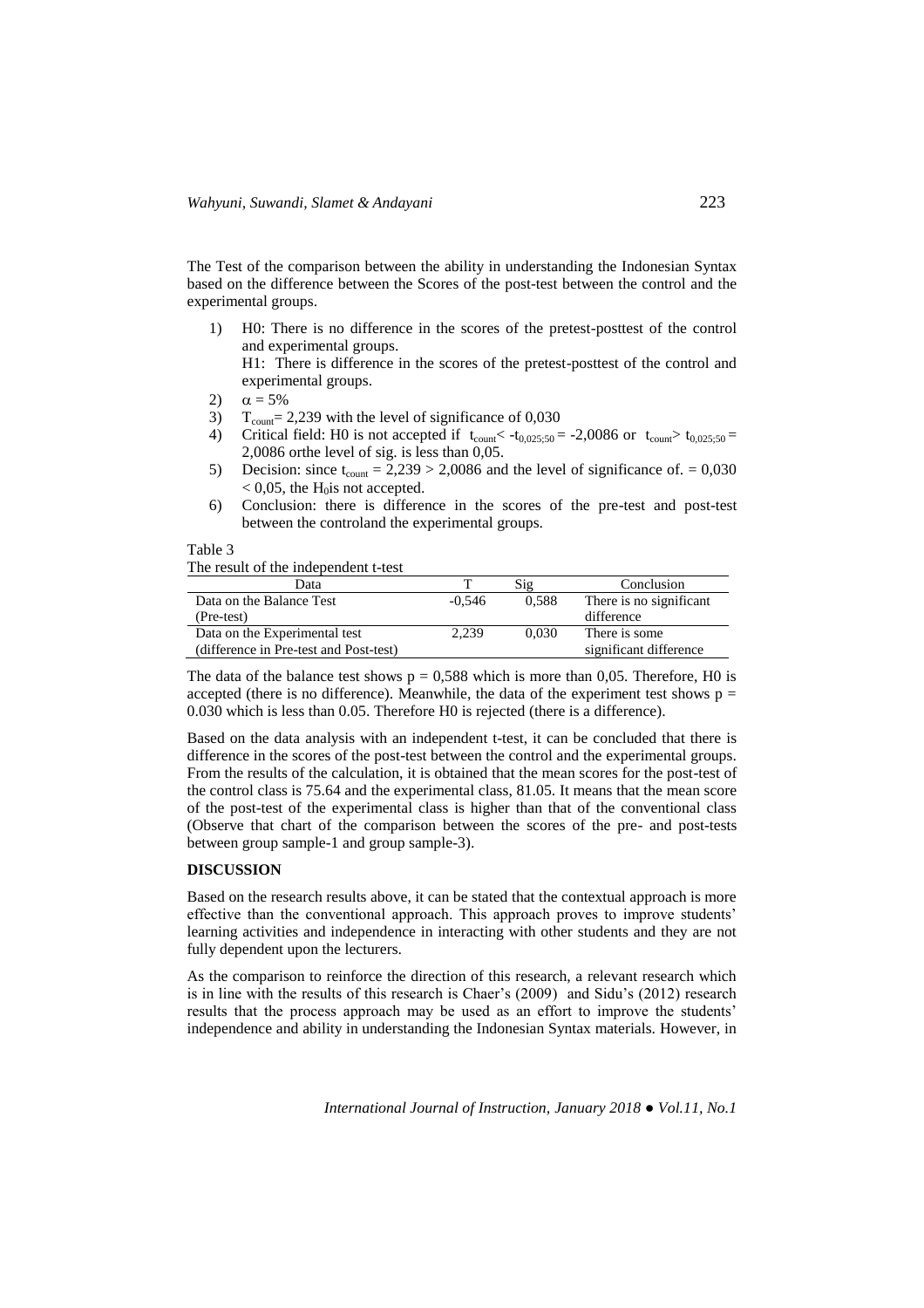the approach, the element of mutual cooperation is not accentuated, so that the results may not be perfect yet.

Sitepu's (2008) and Lee's (2008) researches also discussed the making of textbooks based on various sources. In their writing it is stated that any changes in the paradigm of the education would bring about effects on the changes of the position of the students in the teaching-learning process. Dealing with the effort provides students with learning competence to make them able to do a long-life learning, it is necessary in this article to make a textbook that will be able to become a reference in realizing an active, creative, innovative, effective and comfortable learning process.

The interrelation between the research results and analyses and this present research is that the choice of the contextual learning strategies is one of the models of the innovative and effective learning approach. In line with the researches, a proper approach to understanding the Indonesian Syntax is the contextual approach since this approach may be able to improve the understanding the Indonesian Syntax. The steps in the contextual approach in the form of trying out the prototype of the Indonesian Syntax textbook to the students of Indonesian Education and Literature lasted gradually. The limited tryout was made in group sample-1, while the extensive tryout was committed in group sample-2. The effectiveness test of the model of the Indonesian Syntax textbook with the contextual approach in higher education was made using the experimental test in group sample-1. The effectiveness test for the control class was made in group sample-3. The application of the contextual approach covers seven components: *constructivism, inquiry, questioning, learning Community, modeling, reflection, and Authentic Assessment.*

#### **The Teacher's Activities during the Learning Implementation**

The result of the effectiveness test is the ability in understanding Indonesian Syntax measured through components of: phrases, clauses and sentences. From the result of the calculation, the mean score of the post-test of the control class (group sample-3) is 75.64 and that of the experimental class (group sample-1), 81.05. It means indicating that the mean score of post-test of the experimental class is higher than that of the conventional class.

### **CONCLUSION**

On the basis of the responses from the policy makers, the writers of the textbooks, the lecturers, and students, they in general gave positive responses. Therefore, it may be concluded that the Indonesian Syntax textbook with the contextual approach are appropriate and may be accepted to be used and to be disseminated. Based on the descriptions and supports from empirical data, it may be concluded that the Indonesian Syntax textbook with the contextual approach in higher education in Indonesia may be implemented in accordance with the lecturers' and students' needs.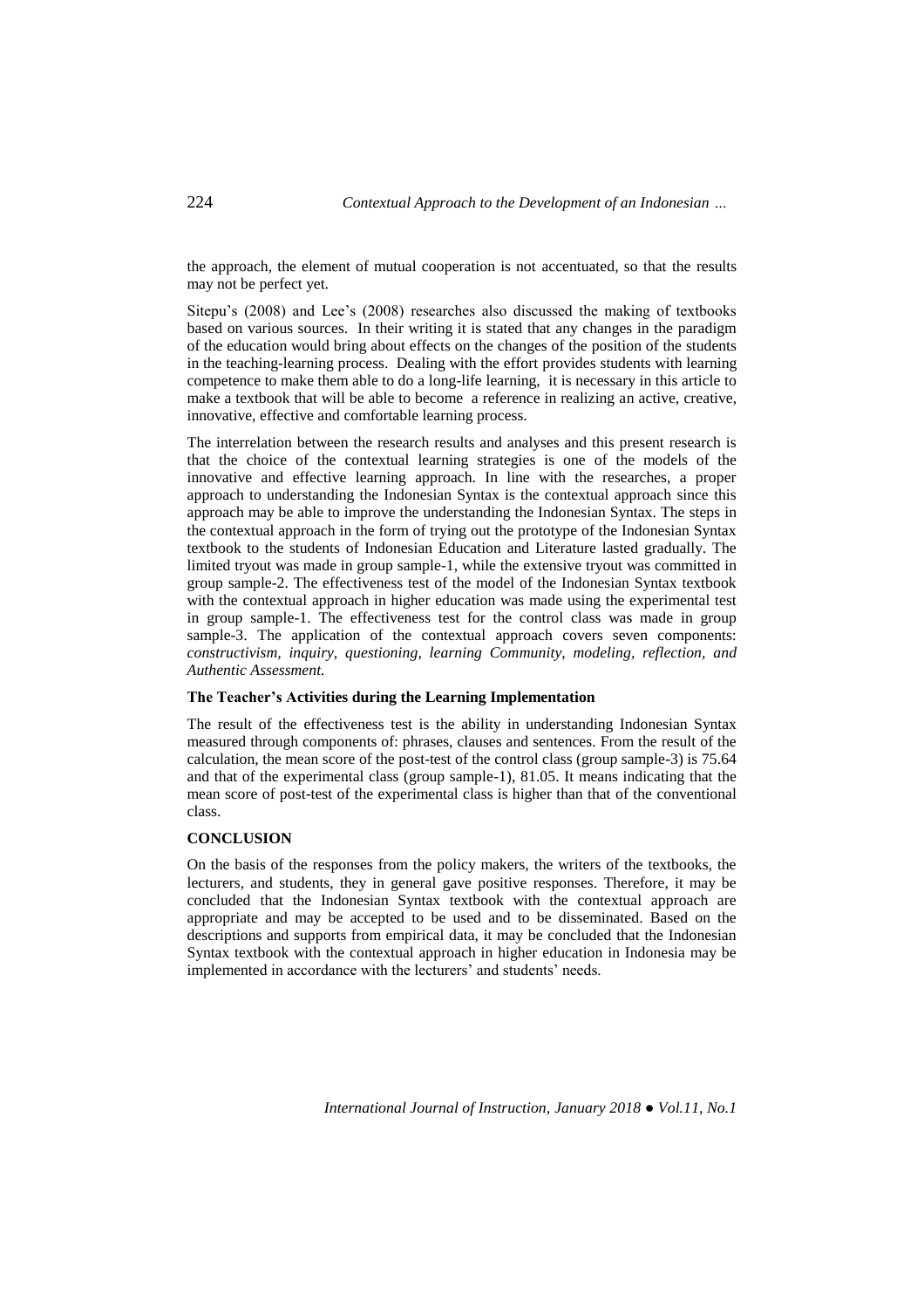*Wahyuni, Suwandi, Slamet & Andayani* 225

# **REFERENCES**

Christensen, L. B. (1978). *Experiment methodology*. Boston: Allyn & Bacon. Inc.

Cunningsworth. (1995). *Choosing your coursebook*. Great Britain: The bath Press.

Eren, E., Yurtseven-Avci, Z., & Seçkin-Kapucu, M. (2015). Pre-service teachers' competencies and perceptions of necessity about practical tools for content development. *International Journal of Instruction, 8*(1), 91-104.

Gall, M. D., Gall, J. P., & Borg, W. R. (2003). *Educational research and introduction (Seven Edition)*. Boston: Pearson Education, Inc.

Johnson, E. B. (2010). CTL: *Contextual teaching & learning, translate: Ibnu Setiawan. Bandung*: Kaifa Learning.

In'am, A., & Hajar, S. (2017). Learning geometry through discovery learning using a scientific approach. *International Journal of Instruction, 10*(1), 55-70.

Karimnia, A., & Elham, K. (2015). A teacher's experience in teaching with student teams-achievement division (STAD). *Technique International Journal of Instruction*, 8, 99-112.

Lim, D. H., & Morris, M. L. (2009). Learner and instructional factors influencing learning outcomes within a blended learning environment. *Educational Technology & Society, 12*(4), 282–293.

Nurhadi dan Agus Gerrard Senduk. (2003). *Pembelajaran kontekstual dan penerapannya dalam KBK*. Jakarta: Depdiknas

Richards, J. C., & Rodgers, T. S. (2001). *Approaches and methods in language teaching.* Cambridge: Cambridge University Press.

Saddhono, K. (2009). Peran Penting *University Press* Sebagai Pilar Utama Tridharma Perguruan Tinggi. *Akademika: Jurnal Penelitian Pendidikan Tinggi*, *l* (1), 1-15

Sato, Aiko., & de Haan, Jonathan. (2016). Applying an experiential learning model to the teaching of gateway strategy board games. *International Journal of Instruction*, 9, 1.

Seyoum, Y. (2016) Analysis of faculty members attitude towards academicdevelopment endeavors in some selected Ethiopian Universities. *International Journal of Instruction, 9*(1), 49-64.

Sidu, La Ode. (2012). *Sintaksis bahasa indonesia.* Kendari: Unhalu Press.

Sudaryanto (2007). Peningkatan Penguasaan Konsep Sintaksis Bahasa Indonesia melalui Penerapan Media Peta Konsep pada Jurusan Pendidikan Bahasa dan Sastra Indonesia. *Jurnal Litera*, 6, 1.

Sugiyono. (2012). *Metode penelitian kuantitatif kualitatif dan R&D.* Bandung: CV Alfabeta.